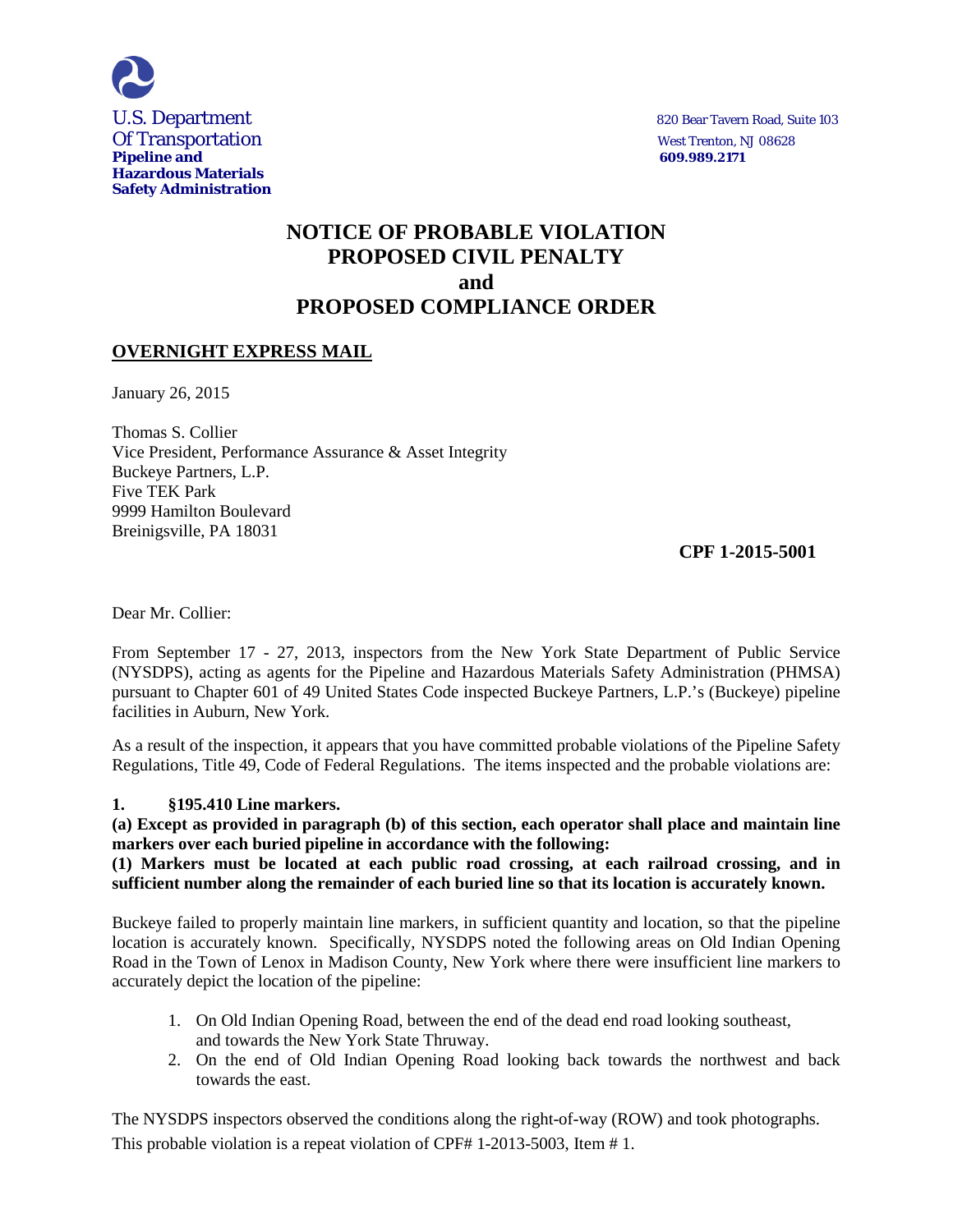#### **2**. **§195.410 Line markers.**

**a) Except as provided in paragraph (b) of this section, each operator shall place and maintain line markers over each buried pipeline in accordance with the following: . . .**

**(2) The marker must state at least the following on a background of sharply contrasting color: . . .** 

#### **(ii) The name of the operator and a telephone number (including area code) where the operator can be reached at all times.**

Buckeye failed to properly maintain a line marker over a buried pipeline with a telephone number (including area code) where it can be reached at all times.

During this inspection, the NYSDPS inspector observed a line marker over the 701 line on the north side of Virgil Creek Road that stated two different telephone numbers. The NYSDPS inspector placed a phone call to Buckeye by dialing the telephone numbers that were stated on the line marker. The NYSDPS's phone calls were disconnected after a few minutes. No one answered either phone call. The NYSDPS inspector discovered that said telephone numbers were out-of-date. The NYSDPS noted the correct telephone number that should be stated on that line marker.

The NYSDPS inspectors observed the conditions along the ROW and took photographs.

This probable violation is a repeat violation of CPF# 3-2007-5026, Item # 3.

#### **3. §195.412 Inspection of rights-of-way and crossings under navigable waters.**

**(a) Each operator shall, at intervals not exceeding 3 weeks, but at least 26 times each calendar year, inspect the surface conditions on or adjacent to each pipeline right-of-way. Methods of inspection include walking, driving, flying or other appropriate means of traversing the right-of-way.** 

Buckeye failed to adequately inspect the surface conditions on or adjacent to each pipeline ROW at intervals not exceeding 3 weeks, but at least 26 times each calendar year. Specifically, Buckeye failed to adequately inspect the surface conditions on, or adjacent to, the pipeline ROW along sections of its pipelines #802 and #803.

It appeared that there has been uncontrolled growth on some parts of the ROW for a long period of time. There were low growing plants and shrubs that grew to a height that obscured the ROW surface. The pipeline runs parallel to the road under the trees. Buckeye personnel stated that the aerial inspection method is the only inspection method used to inspect the surface conditions along the ROW in these areas. Based on the NYSDPS inspector's observations, Buckeye did not maintain and clear the ROW of excessive vegetation growth, including the extent of the tree canopy, in order to allow adequate aerial inspection of the ROW.

The NYSDPS inspectors observed the conditions along the ROW and took photographs.

This probable violation is a repeat violation of CPF# 1-2013-5003, Item # 3.

#### Proposed Civil Penalty

Under 49 United States Code, § 60122, you are subject to a civil penalty not to exceed \$200,000 per violation per day the violation persists up to a maximum of \$2,000,000 for a related series of violations. For violations occurring prior to January 4, 2012, the maximum penalty may not exceed \$100,000 per violation per day, with a maximum penalty not to exceed \$1,000,000 for a related series of violations. The Compliance Officer has reviewed the circumstances and supporting documentation involved in the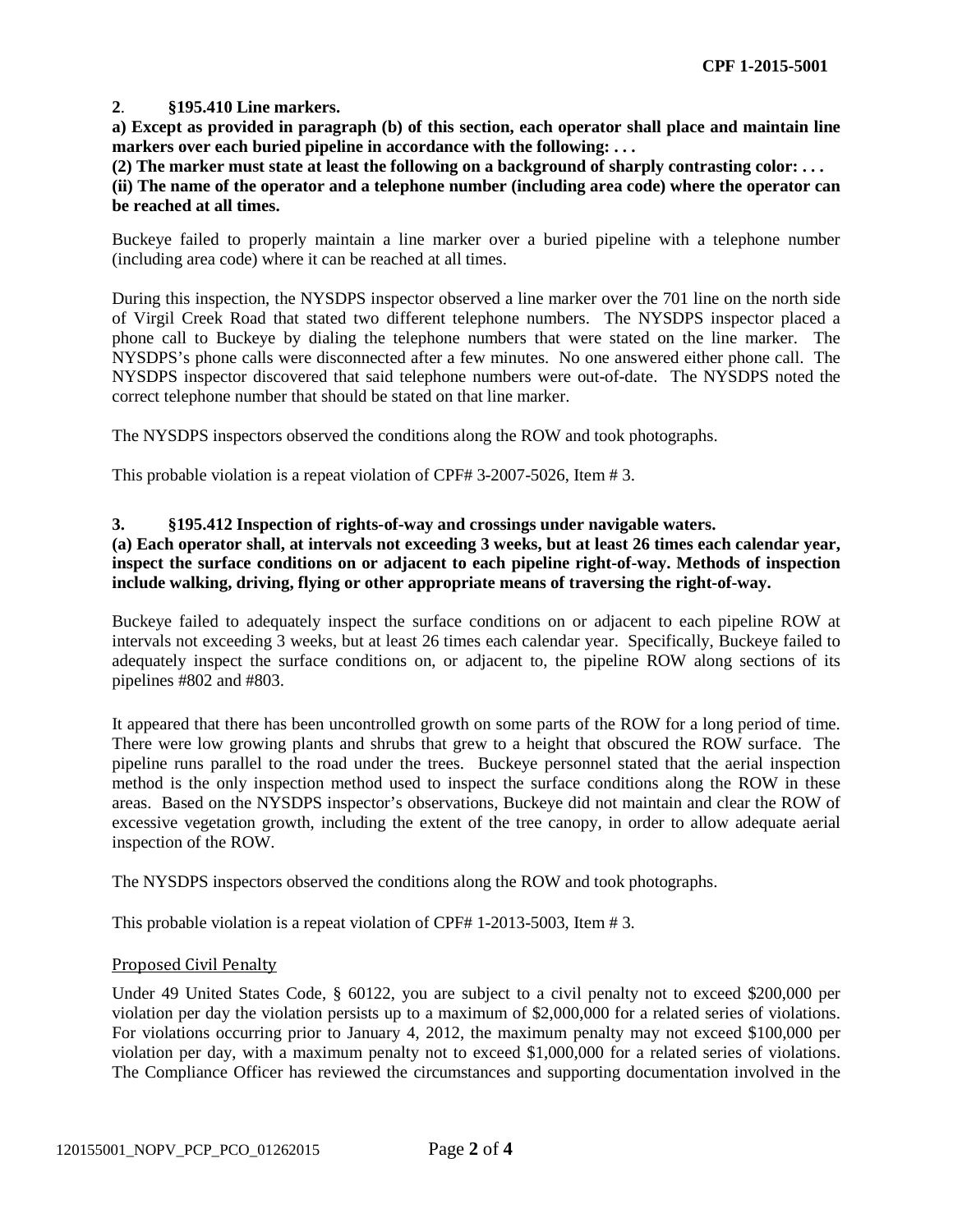above probable violations and has recommended that you be preliminarily assessed a civil penalty of **\$89,400** as follows:

| Item number | <b>PENALTY</b> |
|-------------|----------------|
|             | \$44,600       |
|             | \$44,800       |

#### Proposed Compliance Order

With respect to item numbers 1 and 3 pursuant to 49 United States Code § 60118, the Pipeline and Hazardous Materials Safety Administration proposes to issue a Compliance Order to Buckeye Partners, L.P. Please refer to the *Proposed Compliance Order*, which is enclosed and made a part of this Notice.

#### Response to this Notice

Enclosed as part of this Notice is a document entitled *Response Options for Pipeline Operators in Compliance Proceedings*. Please refer to this document and note the response options. Be advised that all material you submit in response to this enforcement action is subject to being made publicly available. If you believe that any portion of your responsive material qualifies for confidential treatment under 5 U.S.C. 552(b), along with the complete original document you must provide a second copy of the document with the portions you believe qualify for confidential treatment redacted and an explanation of why you believe the redacted information qualifies for confidential treatment under 5 U.S.C. 552(b). If you do not respond within 30 days of receipt of this Notice, this constitutes a waiver of your right to contest the allegations in this Notice and authorizes the Associate Administrator for Pipeline Safety to find facts as alleged in this Notice without further notice to you and to issue a Final Order.

In your correspondence on this matter, please refer to **CPF 1-2015-5001** and for each document you submit, please provide a copy in electronic format whenever possible, and please whenever possible provide a signed PDF copy in electronic format. Smaller files may be e-mailed to Byron.Coy@dot.gov. Larger files should be sent on a CD accompanied by the original paper copy to the Eastern Region Office.

Additionally, if you choose to respond to this (or any other case), please ensure that any response letter pertains solely to one CPF case number.

Sincerely,

Byron Coy, PE Director, Eastern Region Pipeline and Hazardous Materials Safety Administration

Cc: Kevin Speicher, NYSDPS

Enclosures: *Proposed Compliance Order Response Options for Pipeline Operators in Compliance Proceedings*